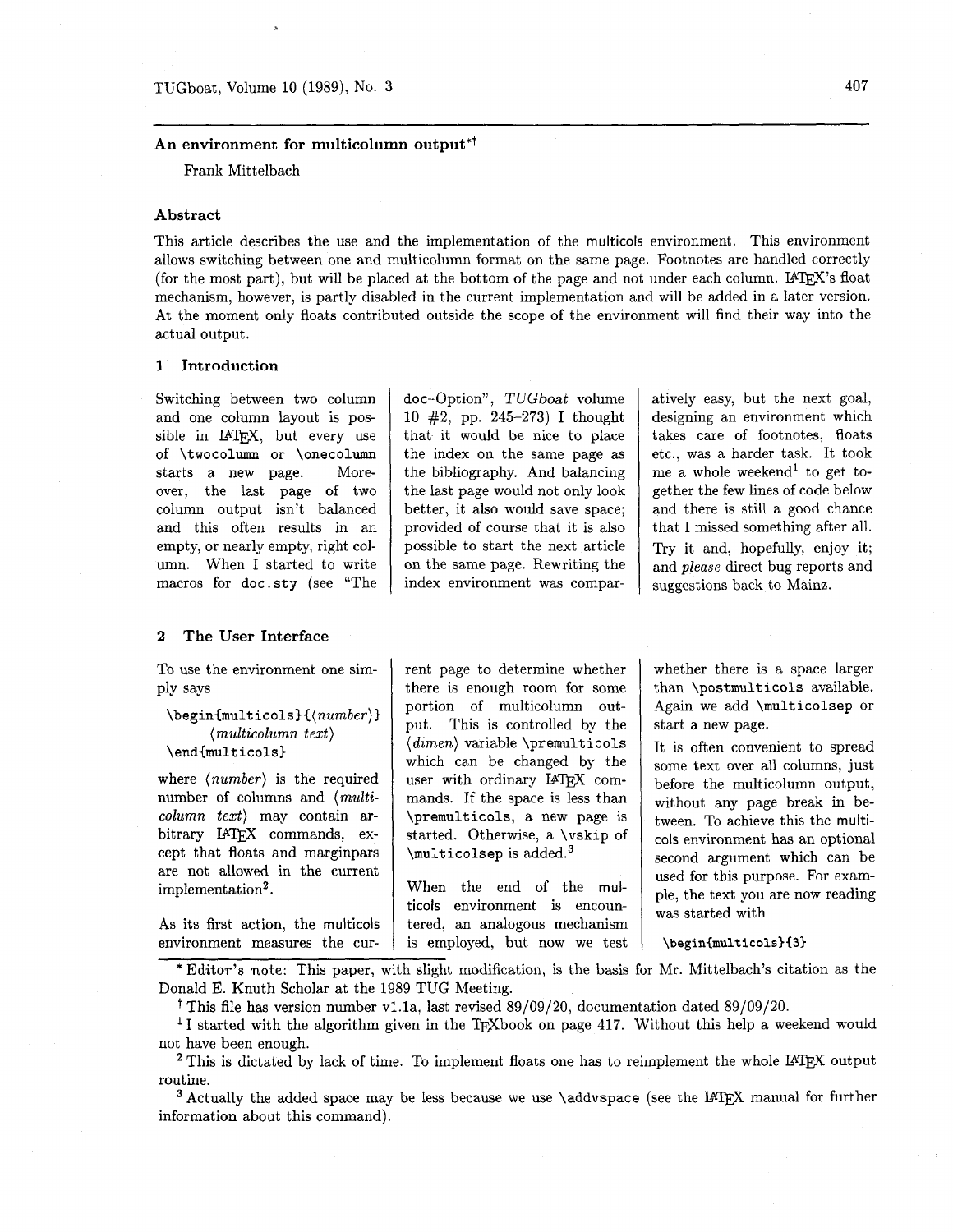## **[\section{The User Interface)]** . . .

If such text is unusually long (or short) the value of \premulticols might need adjusting to prevent a bad page break. We therefore provide a third argument which can be used to overwrite the default value of \premulticols just for this occasion.

Separation of columns with vertical rules is achieved by setting the parameter \columnseprule to some positive value. In this article a value of .4pt was used.

Since narrow columns tend to need adjustments in interline spacing we also provide a (skip) parameter called \multicolbaselineskip which is added to the \baselineskip parameter inside the multicols environment. Please use this parameter with care or leave it alone; it is intended only for style file designers since even small changes might produce totally unexpected changes to your document.

### **2.1 Balancing Columns**

Besides the previously mentioned parameters, some others are provided to influence the layout of the columns generated.

Paragraphing in TFX is controlled by several parameters. One of the most important is called \tolerance: this controlls the allowed 'looseness' (i.e. the amount of blank space between words). Its default value is **200**  (the IAT<sub>F</sub>X  $\text{tussy}$ ) which is too small for narrow columns. On the other hand the \sloppy declaration (which sets \tolerance to  $10000 = \infty$ ) is too large, allowing really bad spacing. $4$ 

 $We$  therefore use a \multicolstolerance parameter for the \tolerance value inside the multicols environment. Its default value is 9999 which is less than infinity but 'bad' enough for most paragraphs in a multicolumn environment. Changing its value should be done outside the multicols environment. Since \tolerance is set to \multicolstolerance at the beginning of every multicol environment one can locally overwrite this default by assigning  $\setminus$ tolerance $_{\square}$ = $_{\square}$  $\langle desired \ value \rangle$ .

Generation of multicolumn output can be divided into two parts. In the first part we are collecting material for a page, shipping it out, collecting material for the next page, and so on. As a second step, balancing will be done when the end of the multicols environment is reached. In the first step TFX might consider more material whilst finding the final columns than it actually use when shipping out the page. This might cause a problem if a footnote is encountered in the part of the input considered, but not used, on the current page. In this case the footnote might show up on the current page, while the footnotemark corresponding to this footnote might be set on the next one.<sup>5</sup> Therefore the multicols environment gives a warning message6 whenever it is unable to use all the material considered so far.

If you don't use footnotes too often the chances of something actually going wrong are very slim, but if this happens you can help

TEX by using a \pagebreak command in the final document. Another way to influence the behavior of TFX in this respect is given by the counter variable 'collectmore'. If you use the \setcounter declaration to set this counter to  $\langle number \rangle$ , TEX will consider (number) more (or less) lines before making its final decision. So a value of  $-1$ may solve all your problems at the cost of slightly less optimal columns.

In the second step (balancing columns) we have other bells and whistles. First of all you can say \raggedcolumns if you don't want the bottom lines to be aligned. The default is \f lushcolumns, so TFX will normally try to make both the top and bottom baselines of all columns align.

Additionally you can set another counter, the 'unbalance' counter, to some positive (number). This will make all but the right-most column (number) of lines longer than they would normally have been. 'Lines' in this context refer to normal text lines (i.e. one \baselineskip apart); thus, if your columns contain displays, for example, you may need a higher (number) to shift something from one column into another.

Unlike 'collectmore,' the 'unbalance' counter is reset to zero at the end of the environment so it only applies to one multicols environment.

The two methods may be combined but I suggest using these features only when fine tuning important publications.

<sup>5</sup> The reason behind this behavior is the asynchronous character of the T<sub>F</sub>X *page-builder*. However, this could be avoided by defining very complicated output routines which don't use TEX primitives like \insert but do everything by hand. This is clearly beyond the scope of a weekend problem.

This message will be generated even if there are no footnotes in this part of the text.

 $4$  Look at the next paragraph, it was set with the \sloppy declaration.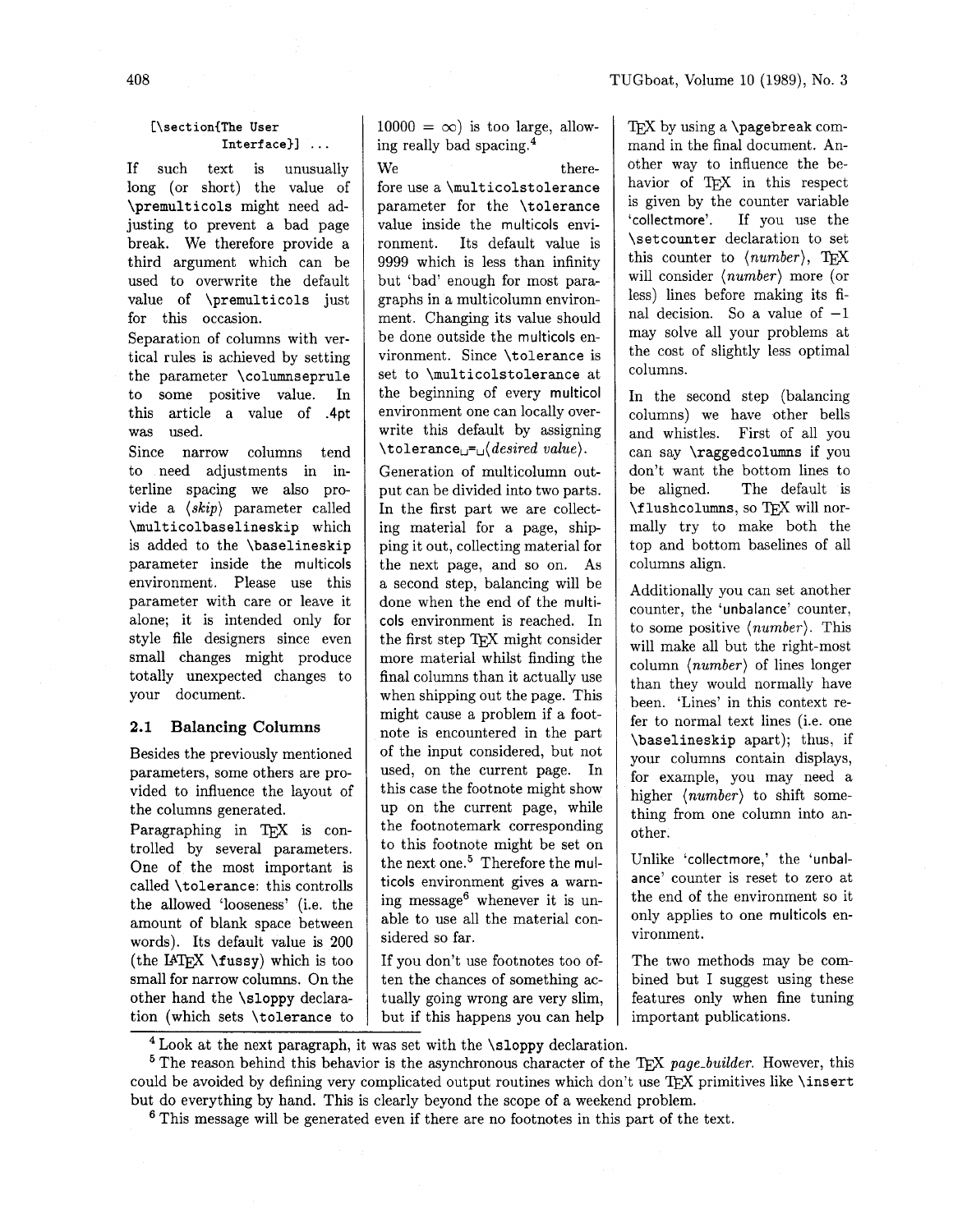## **2.2 Tracing the output**

To understand the reasoning behind the decisions TFX makes when processing a multicols environment, a tracing mechanism is provided. If you set the counter 'tracingmulticols' to a positive *(number)* you then will get some tracing information on the terminal and in the transcript file:

 $\langle number \rangle = 1$ . TFX will now tell you, whenever it enters or leaves

a multicols environment, the number of columns it is working on and its decision about starting a new page before or after the environment.

 $\langle number \rangle = 2$ . In this case you also get information from the balancing routine: the heights tried for the left and right-most columns, information about shrinking if the \raggedcolumns declaration is in force and the value of the 'unbalance' counter if positive.

 $\langle number \rangle \geq 3$ . Setting  $\langle number \rangle$ to such a high value will additionally place an \hrule into your output, separating the part of text which had already been considered on the previous page from the rest. Clearly this setting should *not* be used for the final output.

# **3 The Implementation**

We are now switching to two-column output to show the abilities of this environment (and bad layout decisions).

# **3.1 Starting and Ending the** multicols **Environment**

As always we begin by identifying the latest version of this file on the VDU and in the transcript file but we abort if this file was already read in.

```
\@ifundef ined{mult@cols){){\endinput) 
\typeout{~tyle option: 'multicol ' 
   \fileversion\space <\filedate> (FMi)}
\typeout{~nglish document at ion 
 \@spa~es\@spaces\s~ace<\docdate> (FMi))
```
As mentioned before, the multicols environment has one mandatory argument (the number of columns) and up to two optional ones. We start by reading the number of columns into the \colOnumber register.

### \def\multicols#1{\col@number#1\relax

If the user forgot the argument, TFX will complain about a missing number at this point. The error recovery mechanism will then use zero, which isn't a good choice in this case. So we should now test whether everything is okay.

```
\if num\col@number<\@ne 
   \@uaming{Using '\number\col@number' 
     columns doesn't seem a good idea.^^J 
     I therefore use two columns instead)% 
   \colQnumber\tw@ \f i
```
Now we can safely look for the optional arguments.

```
\@ifnextchar [\mult@cols{\mult@cols [I ))
```
The \multQcols macro grabs the first optional argument (if any) and looks for the second one.

## \def\mult@cols[#1]{\@ifnextchar[%]

This argument should be a *(dimen)* denoting the minimum free space needed on the current page to start the environment. If the user didn't supply one, we use \premulticols as a default.

**~\mult@@cols{#l))% €\mult@@colsI#l~ [\premulticolsl** ))

After removing all arguments from the input we are able to start with \mult@cols. First we look to see if statistics are requested:

```
\def \multQ~cols#I[#21 C% 
  \ifnum\c@tracingmulticols>\z@ 
      \typeout{^^J^^JStarting multicolumn 
                output with \the\col@number
                \space columns : ^^J}\f i
```
Then we measure the current page to see whether a useful portion of the multicolumn environment can be typeset. This routine might start a new page.

#### **\enough@room#2%**

Now we output the first argument and produce vertical space above the columns. (Note that this argument corresponds to the first optional argument of the multicols environment.)

### #1\par\addvspace\multicolsep

We start a new grouping level to hide all subsequent changes (done in \prepare@multicols for example) and finish by suppressing initial spaces.

```
\begingroup
\prepare@multicols\ignorespaces}
```
The \enoughQroom macro used above isn't perfect but works reasonably well in this context. We measure the free space on the current page by subtract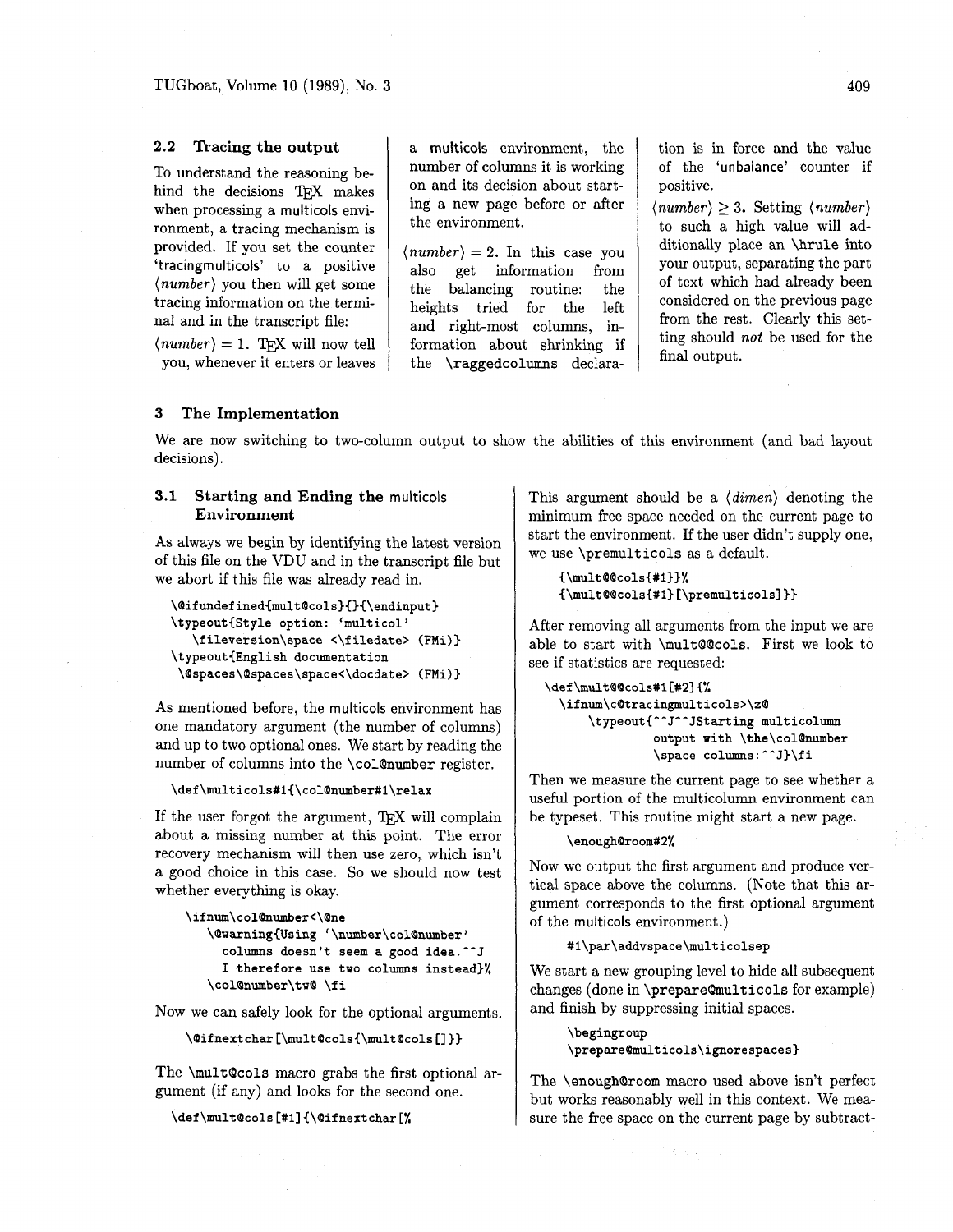ing \pagetotal from \pagegoal. This isn't entirely correct since it doesn't take the 'shrinking' (i.e. \pageshrink) into account. The 'recent contribution list' might be nonempty so we start with \par and an explicit \penalty.7

```
\def \enough@room#l{\par \penalty\z@ 
   \page@f ree \pagegoal 
   \advance \page@free -\pagetotal
```
Now we test whether tracing information is required:

```
\ifnum \c@tracingmulticols>\z@ 
  \typeout{Current page:)% 
  \message{\@spaces goal height=% 
    \the\pagegoal: used \the\pagetotal 
    \space -> free=\the\page@free)% 
  \typeout{\@spaces needed \the#l 
           (for \string#l))\f i
```
Our last action is to force a page break if there isn't enough room left.

```
\ifdim \page@free <#1\newpage \fi}
```
When preparing for multicolumn output several things must be done. First we remove everything from the 'current page' and save it in the box \part ialQpage.

```
\def\prepare@multicols{%
 \output{\global\setbox\partial@page
                 \vbox{\unvbox\@cclv}}\eject
```
Then we assign new values to \vbadness, \hbadness and \tolerance since it's rather hard for TFX to produce 'good' paragraphs within narrow columns.

\vbadness9999 \hbadness5000 \tolerance\multicoltolerance

We also set the register \doublecol@number for later use. This register should contain **2** x \colQnumber.

```
\doublecol@number\col@number
\multiply\doublecol@number\tw@
```
Additionally, we advance \baselineskip by \multicolbaselineskip to allow corrections for narrow columns.

 $\verb|\advance\baselineskip\\multicolbaselineskip|$ 

The thing to do is to assign a new value to **\vsize**. IATEX maintains the free room on the page (i.e. the page height without the space for already contributed floats) in the register \Qcolroom. We must subtract the height of \partial@page to put the actual free room into this variable.

# \advance\@colroom-\ht\partial@page

Since we have to set \colQumber columns on one page, each with a height of \Qcolroom, we have to assign \vsize = \col@number  $\times$  \@colroom in order to collect enough material before entering the \output routine again.

### \vsize\col@number\@colroom

But this might not be enough since we use \vsplit later to extract the columns fiom the gathered material. Therefore we add some 'extra lines,' the number depending on the value of the 'collectmore' counter.

\advance\vsize\c@collectmore\baselineskip

The \hsize of the columns is given by the formula:  $\columnwidth - (\colon\text{Coll@number} - 1) \times \colon\text{Coll@number}$ 

| \col@number |  |
|-------------|--|
|             |  |

This will be achieved with:

\hsize\columnwidth \advance\hsize\columnsep \advance\hsize-\col@number\columnsep \divide\hsize\col@number

We also set \linewidth to \hsize but leave \columnwidth unchanged. This is inconsistent, but \columnwidth is used only by floats (which aren't allowed in their current implementation) and by the \footnote macro. Since we want pagewide footnotes8 this simple trick saves us from rewriting the \footnote macros.

\linewidth\hsize

Now we switch to a new \output routine which will be used to put the gathered column material together.

### \output{\multi@columnout}%

Finally we handle the footnote insertions. We have to multiply the magnification factor and the extra skip by the number of columns since each footnote reduces the space for every column (remember that we have pagewide footnotes). If, on the other hand, footnotes are typeset at the very end of the document, our scheme still works since \count\footins is zero then, so it will not change.

\multiply\count\footins\col@number \multiply\skip \footins\col@number

 $7$  See the documentation of \endmulticols for further details.

I'm not sure that I really want pagewide footnotes. But balancing of the last page can only be achieved with this approach or with a multi-path algorithm which is complicated and slow. But it's a challenge to everybody to prove me wrong! Another possibility is to reimplement a small part of the *fire-up* procedure in TEX (the program). I think that this is the best solution if you are interested in complex page makeup, but it has the disadvantage that the resulting program cannot be called TFX thereafter.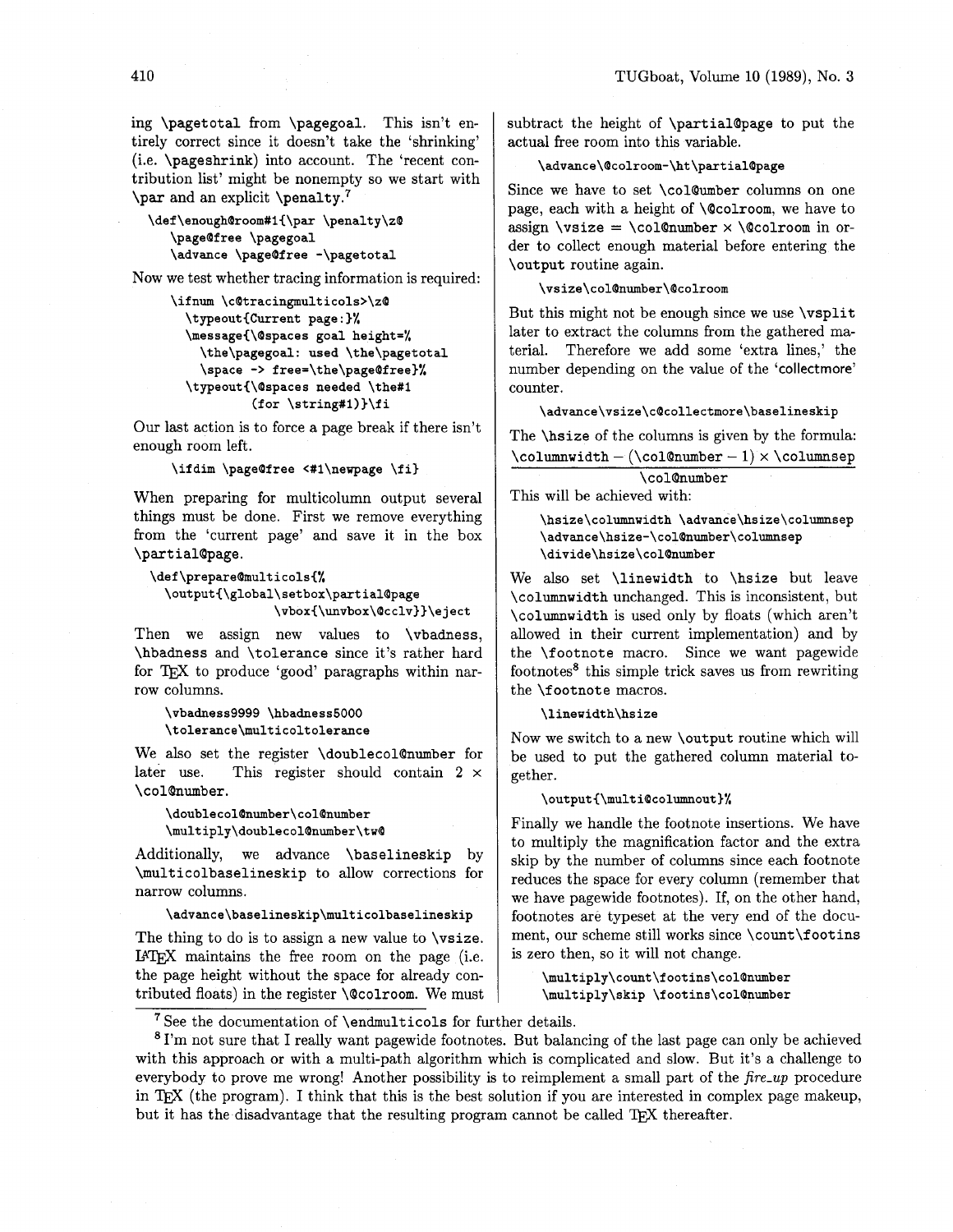For the same reason (pagewide footnotes), the *(dimen)* register controlling the maximum space used for footnotes isn't changed. Having done this, we must reinsert all the footnotes which are already present (i.e. those encountered when the material saved in \partial@page was first processed). This will reduce the free space (i.e. \pagetotal) by the appropriate amount since we have changed the magnification factor, etc. above.

#### **\reinsert@f ootnotes}**

When the end of the multicols environment is sensed we have to balance the gathered material. We end the current paragraph with \par but this isn't sufficient since TFXs page\_builder will not totally empty the contribution list.<sup>9</sup> Therefore we must also add an explicit \penalty. Now the contribution list will be emptied and, if its material doesn't all fit onto the current page then the output routine will be called before we change it.

\def\endmulticols{\par\penalty\z@

Now it's safe to change the output routine in order to balance the columns.

**\output{\balance@columns}\e ject** 

The output routine above will take care of the \vsize and reinsert the balanced columns, etc. But it can't reinsert the \footnotes because we first have to restore the \foot ins parameter since we are returning to one column mode. This will be done in the next line of code; we simply close the group started in \multicols.

**\endgroup \reinsert@f ootnotes** 

We also set the 'unbalance' counter to its default. This is done globally since IATEX counters are always changed this way. $10$ 

\global\c@unbalance\z@

We also take a look at the amount of free space on the current page to see if it's time for a page break. The vertical space added thereafter will vanish if \enough@room starts a new page.

```
\enough@room\postmulticols
\addvspace\multicolsep
```
If statistics are required we finally report that we have finished everything.

\ifnum\c@tracingmulticols>\z@

## \typeout{^^JEnding multicolumn output.^^J^^J}\fi}

Let us end this section by allocating all the registers used so far.

| \c@unbalance<br>= ດ                          |  |  |  |  |
|----------------------------------------------|--|--|--|--|
| \c@collectmore = 0                           |  |  |  |  |
| \newcount\c@tracingmulticols                 |  |  |  |  |
| $\c{ctracing}$ multicols = 0                 |  |  |  |  |
|                                              |  |  |  |  |
| \newcount\doublecol@number                   |  |  |  |  |
| \newcount\multicoltolerance                  |  |  |  |  |
| \multicoltolerance = 9999                    |  |  |  |  |
|                                              |  |  |  |  |
| \newdimen\premulticols \premulticols = 50pt  |  |  |  |  |
| \newdimen\postmulticols \postmulticols= 20pt |  |  |  |  |
|                                              |  |  |  |  |
| \multicolsep = 12pt plus 4pt minus 3pt       |  |  |  |  |
| \newskip\multicolbaselineskip                |  |  |  |  |
| \multicolbaselineskip=0pt                    |  |  |  |  |
|                                              |  |  |  |  |

We also need a box into which the "current page" can be put.

\newbox\partial@page

### **3.2 The output routines**

We first start with some simple macros. When typesetting the page we save the columns either in the box registers  $0, 2, 4, \ldots$  (locally) or  $1, 3, 5, \ldots$  (globally). This is PLAIN TFX policy to avoid an overflow of the save stack.

Therefore we define a \process@cols macro to help us in using these registers in the output routines below. It has two arguments: the first one is a number; the second one is the processing information. It loops starting with  $\count@=#1$  ( $\count@$  is a scratch register defined in PLAIN T<sub>F</sub>X), processes argument **#2,** adds two to \count@, processes argument **#2** again, etc. until \count@ is higher than \doublecol@number. It might be easier to understand it through an example, so we first define it and explain its usage afterwards.

\def\process@cols#1#2{\count@#1\relax \loop #2% \advance\count@\tw@ \ifnum\count@<\doublecol@number \repeat}

<sup>9</sup> This once caused a puzzling bug where some of the material was balanced twice, resulting in some overprints. The reason was the \eject which was placed at the end of the contribution list. Then the *page-builder* was called (an explicit \penalty will empty the contribution list), but the line with the \eject didn't fit onto the current page. It was then reconsidered after the output routine had ended, causing a second break after one line.

<sup>10</sup> Actually, we are still in a group started by the *\begin macro*, so *\global must be used anyway*.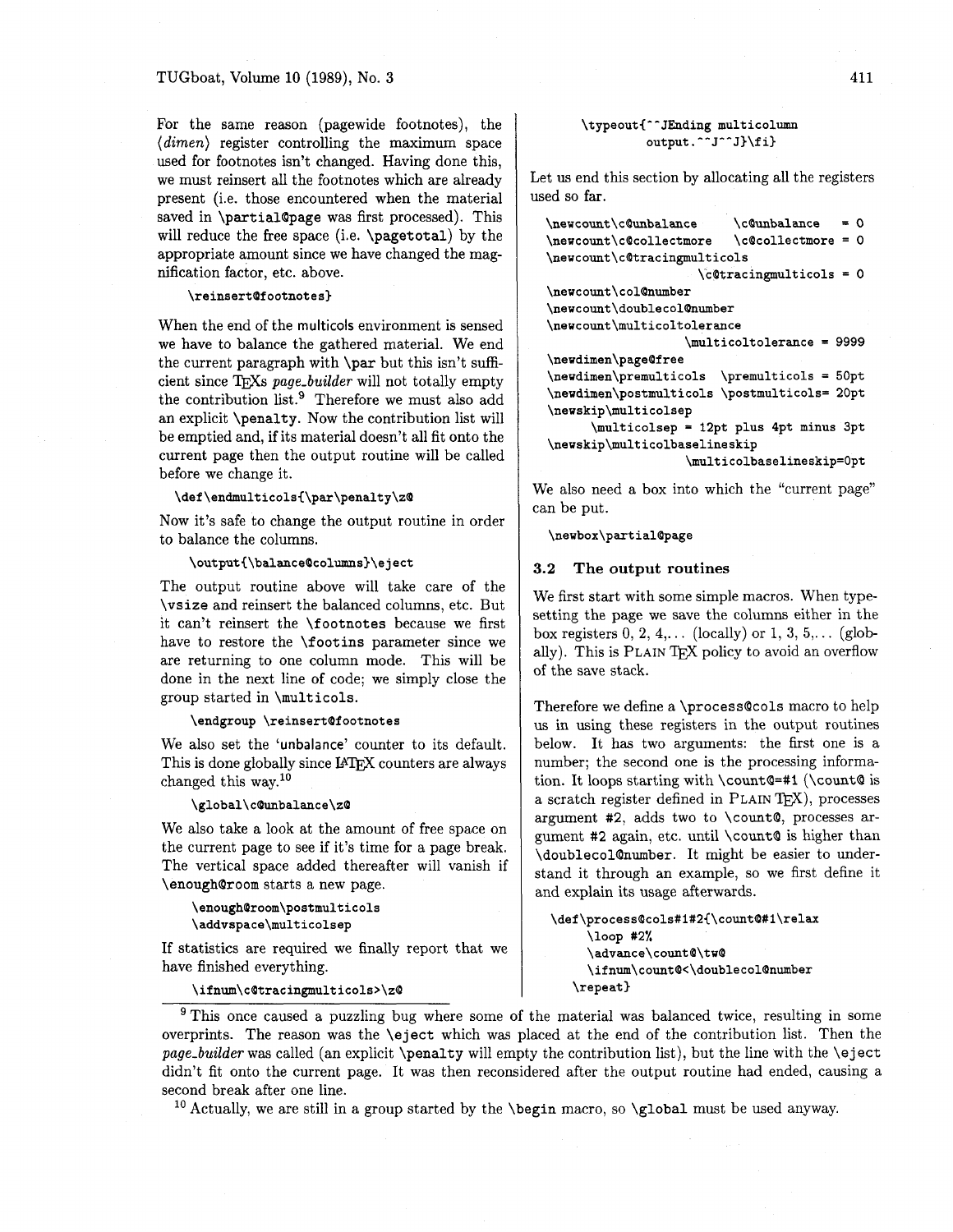We now define \pageQsofar to give an example of the \process@cols macro. \page@sof ar should output everything on the 'current page'. So we start by unboxing \partialQpage (i.e. the part above the multicols environment). If the \partialQpage is void (i.e. if the multicols environment started on a new page or if we typeset several pages within the multicols environment) this will produce nothing.

# **\def \page@sof ar(\unvbox\partial@page**

Now we output the columns gathered assuming that they are saved in the box registers 2 (left column), 4 (second column), ... However, the last column (i.e. the right-most) should be saved in box register  $0<sup>11</sup>$  First we ensure that the columns have equal width. We use \process@cols for this purpose, starting with  $\count@ = 0$ . Therefore  $\count@$ loops through  $0, 2, \ldots$  (to \doublecol@number).

\process@cols\z@{\wd\count@\hsize}%

Now we put all columns together in an \hbox of width \textwidth

**\hbox to\textwidth(%** 

separating them with a rule if desired.

## **\process@cols\tw@~\box\count@**

**\hss\vrule\@width\columnseprule\hss}%** 

As you will have noticed, we started with box register 2 (i.e. the left column). So this time \count@ looped through 2,  $4, \ldots$  Finally we add box 0 and close the \hbox.

## **\box\z@l}**

Before we tackle the bigger output routines we define just one more macro which will help us to find our way through the mysteries later. \reinsertQfootnotes will do what its name indicates: it reinserts the footnotes present in \footinbox so that they will be reprocessed by TFX's page\_builder.

## \def\reinsert@footnotes{\ifvoid\footins\else \insert\footins{\unvbox\footins}\fi}

Now we can't postpone the difficulties any longer. The \multicolumnout routine will be called in two situations. Either the page is full (i.e. we have collected enough material to generate all the required columns) or a float or marginpar is sensed. In the latter case the \outputpenalty is less than  $-10001$ , otherwise the penalty which triggered the output routine is higher. Therefore it's easy to distinguish both cases: we simply test this register.

**\def \multi@columnout(% \ifnum\outputpenalty <-\@Mi** 

If this was a float or a marginpar we call \speci@ls

## \speci@ls \else

otherwise we contruct the final page. Actually a \clearpage will be silently accepted, producing the same effects as a \newpage, since we didn't distinguish between a penalty of  $-10000$  and  $-10001$  (produced by a \clearpage). Let us now consider the normal case. We have to \vsplit the columns from the accumulated material in box 255. Therefore we first assign appropriate values to \splittopskip and \splitmaxdepth.

> \splittopskip\topskip \splitmaxdepth\maxdepth

Then we calculate the current column height (in \dimen@). Note that the height of \partial@page is already substracted from \Qcolroom so we can use its value as a starter.

\dimen@\@colroom

But we must also substract the space occupied by footnotes on the current page. Note that we first have to reset the skip register to its normal value.

```
\divide\skip\footins\colQnumber 
\ifvoid\footins \else 
   \advance\dimen@-\skip\footins 
   \advance\dimen@-\ht\f ootins \f i
```
Now we are able to \vsplit off all but the last column. Recall that these columns should be saved in the box registers  $2, 4, \ldots$ 

```
\process@cols\tw@{\setbox\count@
         \vsplit\@cclv to\dimen@}%
```
Then the last column follows.

\setbox\z@\vsplit\@cclv to\dimen@

Having this done we hope that box 255 is emptied. If not, we reinsert its contents.

> \ifvoid\@cclv \else \unvbox\@cclv \penalty\outputpenalty

If the 'tracingrnulticols' counter is **3** or higher we also add a rule. And in any case we inform the user about our bad luck.

> **\ifnum \c@tracingmulticols>\tu@ \hrule\alloubreak \fi \@warning(I moved some lines to the next page.--J \@spaces Footnotes on page \thepage\space might be wrong}\fi**

 $11$  You will see the reason for this numbering when we look at the output routines \multi@columnout and \balance@column.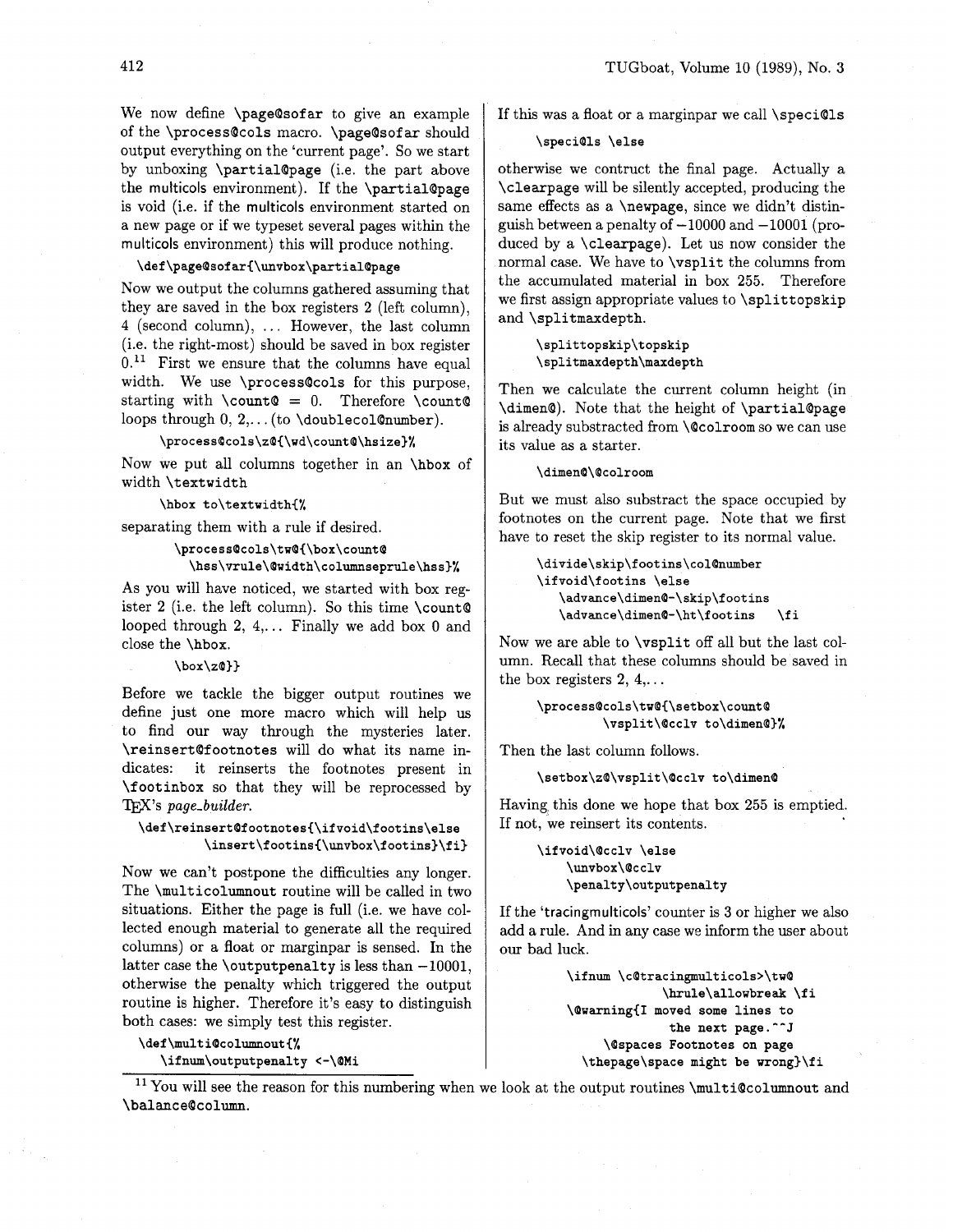With a little more effort we could have done better. If we had, for example, recorded the shrinkage of the material in **\partial@page** it would be now possible to try higher values for **\dimen@** (i.e. the column height) to overcome the problem with the nonempty box **255.** But this would make the code even more complex so I skipped it in the current implementation.

Now we use  $L^2E^X$ 's standard output mechanism.<sup>12</sup> Admittedly this is a funny way to do it.

# \setbox\@cclv\vbox{\page@sofar}%

The macro **\Qmakecol** adds all floats assigned for the current page to this page. **\@outputpage** ships out the resulting box. Note that it is just possible that such floats are present even if we do not allow any inside a multicols environment.

### \@makecol\@outputpage

Now we reset **\@colroom** to **\@colht** which is UW's saved value of **\textheight.** 

\global\@colroom\@colht

Then we process deferred floats waiting for their chance to be placed on the next page.

## \process@deferreds

If the user is interested in statistics we inform him about the amount of space reserved for floats.

> **\ifnm\cQtracingmulticols>\Qne \typeout{Colroom: \the\Qcolht\space after float space removed**  = **\the\Qcolroom )\fi**

Having done all this we must prepare to tackle the next page. Therefore we assign a new value to **\vsize.** New, because **\partialQpage** is now empty and **\@colroom** might be reduced by the space reserved for floats.

```
\global\vsize\col@number\@colroom
\global\advance\vsize
```
\c@collectmore\baselineskip

We also have to readjust the **\f ootins** skip register.

```
\multiply\skip\footins\col@number\fi}
```
We left out two macros: **\processQdef erreds** and **\speciQls.** If we encounter a float or a marginpar in the current implementation we simply warn the user that this is not allowed. Then we reinsert the page and its footnotes.

**\def\speci@ls{% \typeout{Floats and marginpars not**  allowed inside 'multicols' **environment!}% \unvbox\Qcclv\reinsert@footnotes** 

Additionally we empty the **\Qcurrlist** to avoid later error messages when the IATFX output routine is again in force.

\gdef\@currlist{}}

**\processQdef erreds** is a simplified version of IAT<sub>F</sub>X's **\@startpage.** We first call the macro **\Qf loatplacement** to save the current user parameters in internal registers. Then we start a new group and save the **\@def erlist** temporarily in the macro **\Qtempb.** 

**\def\processQdeferreds{% \Qf loatplacement \begingroup \let\Qtempb\Qdeferlist** 

Our next action is to (globally) empty **\Qdef erlist**  and assign a new meaning to **\Qelt.** Here **\Qscolelt** is a macro that looks at the boxes in a list to decide whether they should be placed on the next page (i.e. on **\@toplist** or **\@botlist)** or should wait for further processing.

## \gdef\@deferlist{}% \let\@elt\@scolelt

Now we call **\Qtempb** which has the form

**\Qelt (box register)\@elt (box register).** . .

So **\Qelt** (i.e. **\@scolelt)** will distribute the boxes to the three lists.

\@tempb \endgroup}

The **\raggedcolumns** and **\f lushcolumns** declarations are defined with the help of a new **\if.** . . macro.

### \newif\ifshr@nking

The actual definitions are simple: we just switch to true or false depending on the desired action. To avoid extra spaces in the output we enclose these changes in **\Qbsphack..** . **\@esphack.** 

```
\def\raggedcolumns{%
   \@bsphack\shr@nkingtrue\@esphack}
\def\flushcolumns{%
   \@bsphack\shr@nkingfalse\@esphack}
```
Now for the last part of the show: the column balancing output routine. Since this code is called with an explicit penalty **(\eject)** there is no need to check for something special. Therefore we start by assigning the values used by **\vsplit.** 

\def\balance@columns{% \splittopskip\topskip \splitmaxdepth\maxdepth

<sup>12</sup> This will produce a lot of overhead since both output routines are held in memory. The correct solution would be to redesign the whole output routine used in IATFX.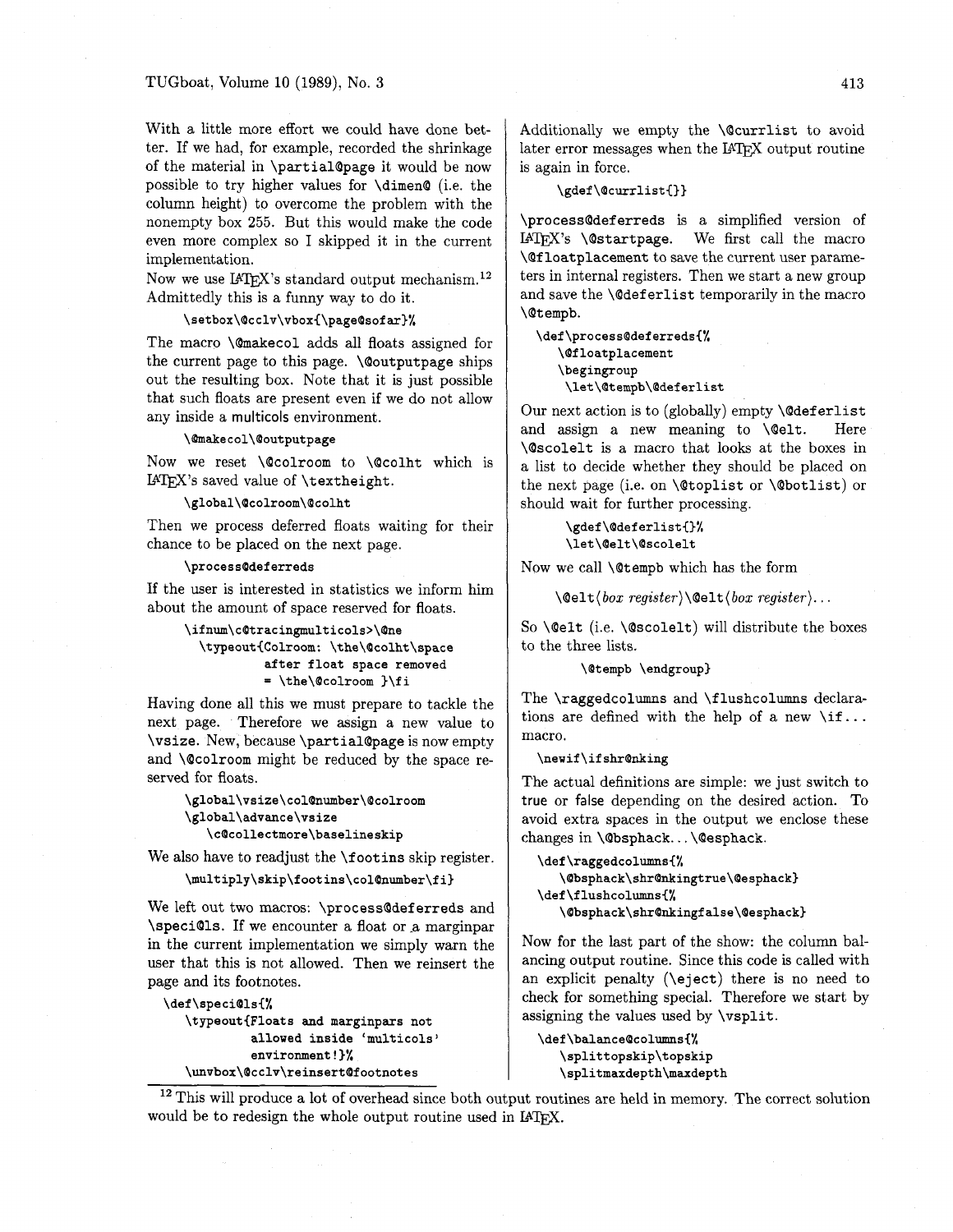Next we measure the length of the current page and at the same time save it in box register 0.

## \setbox\z@\vbox{\unvbox\@cc1v}\dimen@\ht\z@

Then we try to find a suitable starting point for the calculation of the column height. It should be less than the height finally chosen, but large enough to reach this final value in only a few iterations.

> \advance\dimen@\col@number\topskip \advance\dimen@-\col@number\baselineskip \divide\dimen@\col@number

At the user's request we start with a higher value (or lower, but this usually only increases the number of tries).

## \advance\dimen@\c@unpalance\baselineskip

We type out statistics if we were asked to do so.

```
\if num\c@tracingmulticols>\@ne 
   \typeout{Balance columns: 
     \if num\c@unbalance=\zQ\else 
     (off balance=\number\cOunbalance)\fi}% 
\fi
```
Now we try to find the final column height. Everything is done in a group so as to hide the changes to register contents. We start by setting **\vbadness** to infinity (i.e. 10000) to suppress underfull box reports while we are trying to find an acceptable solution.

## {\vbadness\@M \loop

In order not to clutter up TFX's valuable main memory with things that are no longer needed, we empty all globally used box registers. This is necessary if we return to this point after an unsucessful trial. We use **\process@cols** for this purpose, starting with 1. Note the extra braces around this macro call. They are needed since PLAIN TFX's **\loop... \repeat** mechanism cannot be nested on the same level of grouping.

> {\process@cols\@ne{\global\setbox\count@ \box\voidb@x}}%

The contents of box 0 are now copied globally to box 1. (This will be the right-most column, as we shall see later.)

## \global\setbox\@ne\copy\z@

Using **\vsplit** we extract the other columns from box register 1. This leaves box register 0 untouched so that we can start over again if this trial was unsuccessful.

> $\verb|{\process@cols\thr@@{\global\setminus setbox\centerdot@|}$ \vsplit\@ne to\dimen@}}%

After **\process@cols** has done its job we have the following situation:

```
\begin{aligned} & \texttt{ss@cos} \text{ has done its j} \ & \text{hation:} \ & \text{box 0} \longleftarrow \text{ all material} \ & \text{box 3} \longleftarrow \text{first column} \end{aligned}\begin{array}{lcl} \text{box 0} & \longleftarrow & \text{all material} \ \text{box 3} & \longleftarrow & \text{first column} \ \text{box 5} & \longleftarrow & \text{second column} \end{array}box 0 \leftarrow all material<br>box 3 \leftarrow first column<br>box 5 \leftarrow second column
 \begin{align*}\n\begin{aligned}\n\text{box 5} &\longleftarrow \text{second column} \\
\vdots &\qquad \vdots \\
\text{box 1} &\longleftarrow \text{last column}\n\end{aligned}\n\end{align*}
```
We report the height of the first column.

```
\ifnum\c@tracingmulticols>\@ne 
   \message{\Qspaces First column 
            = \the\ht\thr@@)\fi
```
If **\raggedcolumns** is in force we also shrink the first column to its natural height and optionally inform the user.

```
\ifshr@nking \global\setbox\thr@@
             \vbox(\unvbox\thrQ@)% 
   \ifnum\c@tracingmulticols>\Qne 
      \message{ after shrinking 
                \the\ht\thr@@)\fi\fi
```
Then we give information about the last column.

```
\if num\c@tracingmulticols>\Qne 
   \message{<> last column = \the\ht\One)% 
   \typeout{}\fi
```
We check whether our trial was successful. The test used is very simple: we merely compare the first and the last column. Thus the intermediate columns may be longer than the first if **\raggedcolumns**  is used. If the right-most column is longer than the first then we start over with a larger value for **\dimen@.** 

```
\ifdim\ht\@ne >\ht\thr@@
\global\advance\dimen@\p@
\repeat}%
```
Now we save the actual height of box register **3** (i.e. the left column) in the *(dimen)* register **\dimen@**  since otherwise this information will be lost when processing the code below. **l3** 

### \dimen@\ht\thr@@

Then we move the contents of the odd-numbered box registers to the even-numbered ones, shrinking them if requested.

> \process@cols\z@{\@tempcnta\count@ \advance\@tempcnta\@ne \setbox\count@\vtop to\dimen@ {\unvbox\@tempcnta \ifshr@nking\vfill\fi}}%

**l3** The value of **\dimen@** may differ from the height of box register **3** when we use the **\raggedcolumns**  declaration.